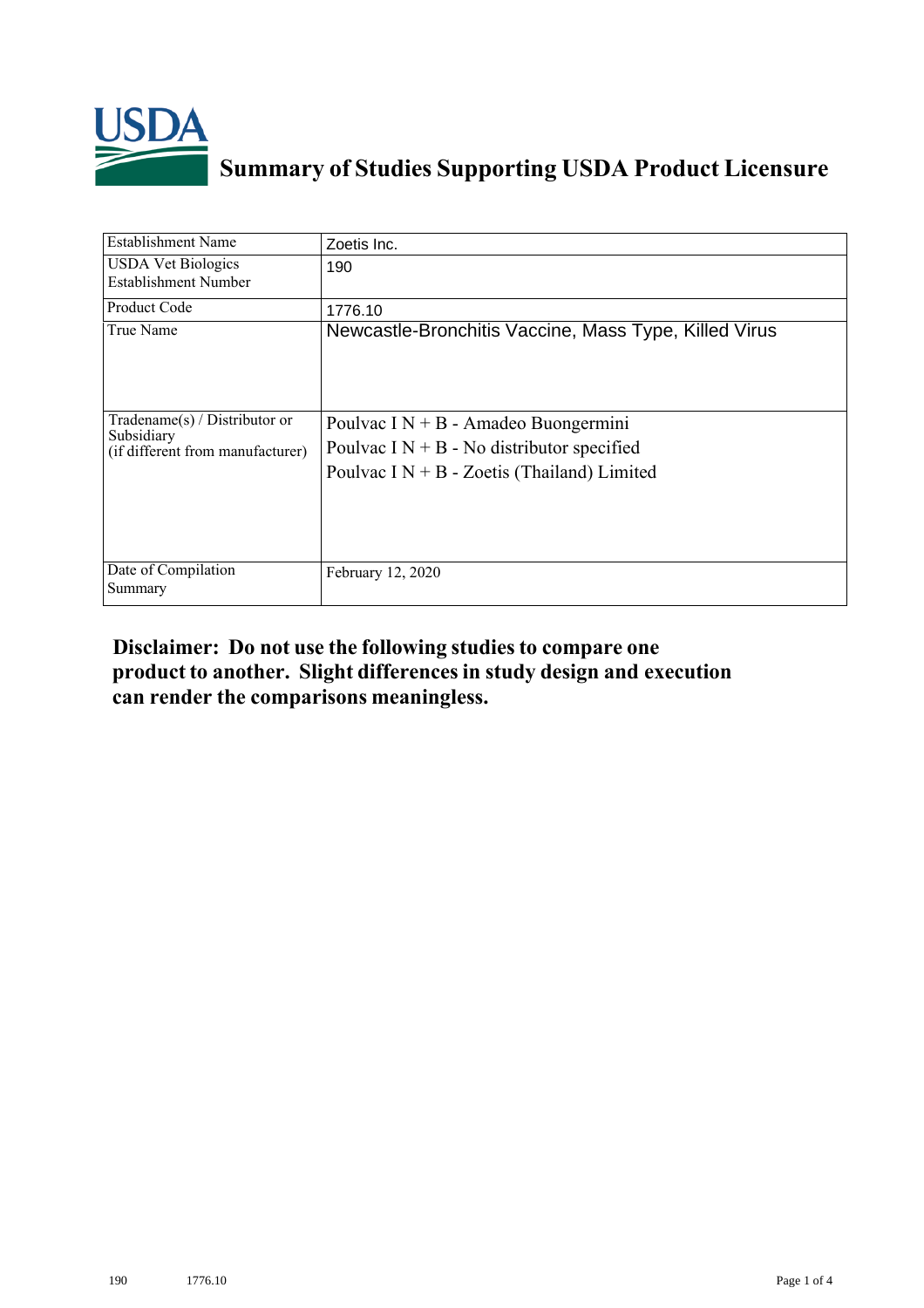| <b>Study Type</b>              | Efficacy                                                                                                                                                                                                                                                                                                                    |
|--------------------------------|-----------------------------------------------------------------------------------------------------------------------------------------------------------------------------------------------------------------------------------------------------------------------------------------------------------------------------|
| <b>Pertaining to</b>           | Infectious bronchitis virus                                                                                                                                                                                                                                                                                                 |
| <b>Study Purpose</b>           | Demonstrate efficacy against infectious bronchitis, Mass. type                                                                                                                                                                                                                                                              |
| <b>Product Administration</b>  |                                                                                                                                                                                                                                                                                                                             |
| <b>Study Animals</b>           | Chicken                                                                                                                                                                                                                                                                                                                     |
| <b>Challenge Description</b>   |                                                                                                                                                                                                                                                                                                                             |
| <b>Interval observed after</b> |                                                                                                                                                                                                                                                                                                                             |
| challenge                      |                                                                                                                                                                                                                                                                                                                             |
| <b>Results</b>                 | Study data were evaluated by USDA-APHIS prior to product<br>licensure and met regulatory standards for acceptance at the time<br>of submission. No data are published because this study was<br>submitted to USDA-APHIS prior to January 1, 2007, and APHIS<br>only requires publication of data submitted after that date. |
| <b>USDA Approval Date</b>      | 24 February 1999                                                                                                                                                                                                                                                                                                            |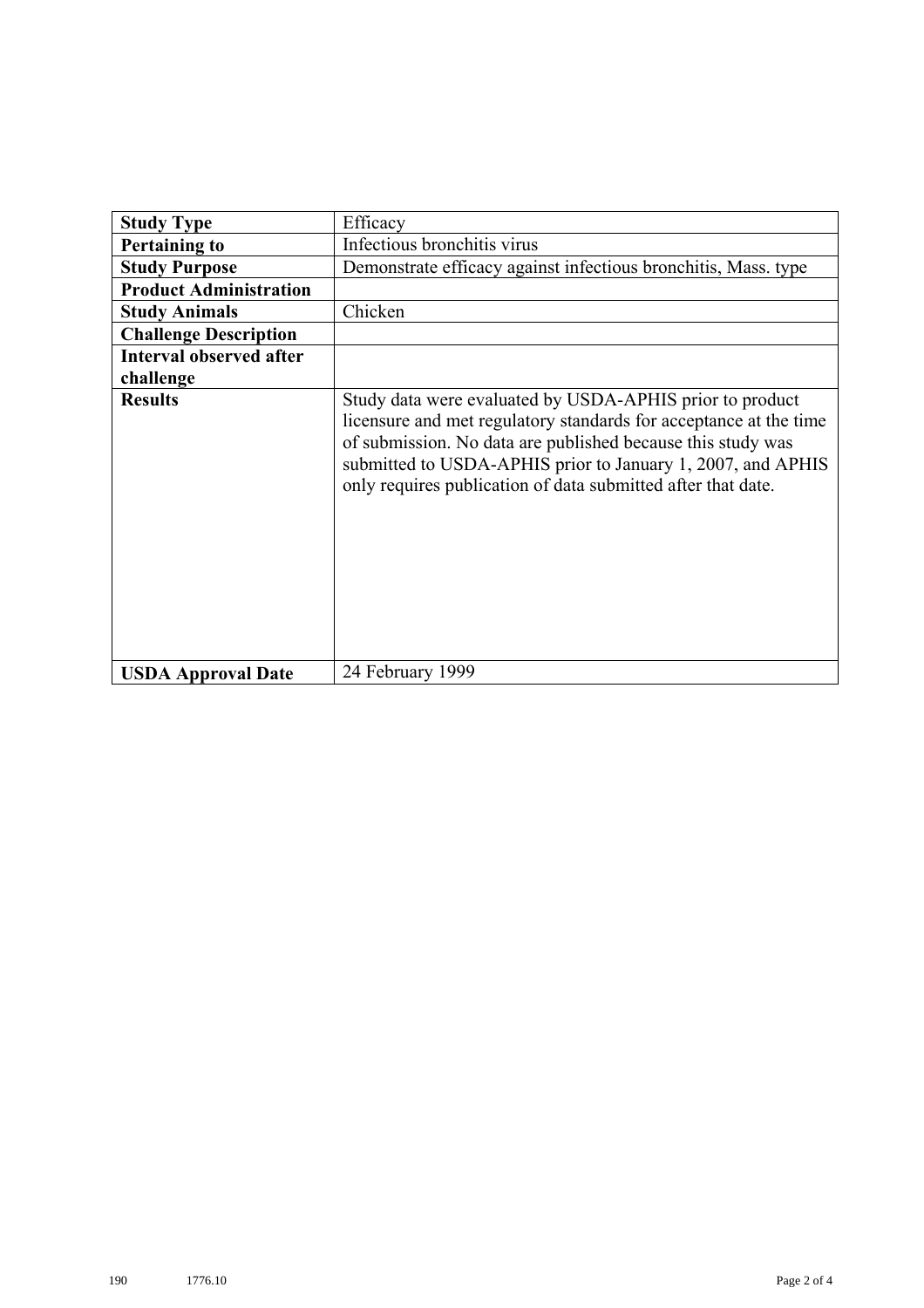| <b>Study Type</b>              | Efficacy                                                                                                                                                                                                                                                                                                                    |
|--------------------------------|-----------------------------------------------------------------------------------------------------------------------------------------------------------------------------------------------------------------------------------------------------------------------------------------------------------------------------|
| <b>Pertaining to</b>           | Newcastle disease virus                                                                                                                                                                                                                                                                                                     |
| <b>Study Purpose</b>           | Demonstrate efficacy against Newcastle disease                                                                                                                                                                                                                                                                              |
| <b>Product Administration</b>  |                                                                                                                                                                                                                                                                                                                             |
| <b>Study Animals</b>           | Chicken                                                                                                                                                                                                                                                                                                                     |
| <b>Challenge Description</b>   |                                                                                                                                                                                                                                                                                                                             |
| <b>Interval observed after</b> |                                                                                                                                                                                                                                                                                                                             |
| challenge                      |                                                                                                                                                                                                                                                                                                                             |
| <b>Results</b>                 | Study data were evaluated by USDA-APHIS prior to product<br>licensure and met regulatory standards for acceptance at the time<br>of submission. No data are published because this study was<br>submitted to USDA-APHIS prior to January 1, 2007, and APHIS<br>only requires publication of data submitted after that date. |
| <b>USDA Approval Date</b>      | 24 February 1999                                                                                                                                                                                                                                                                                                            |